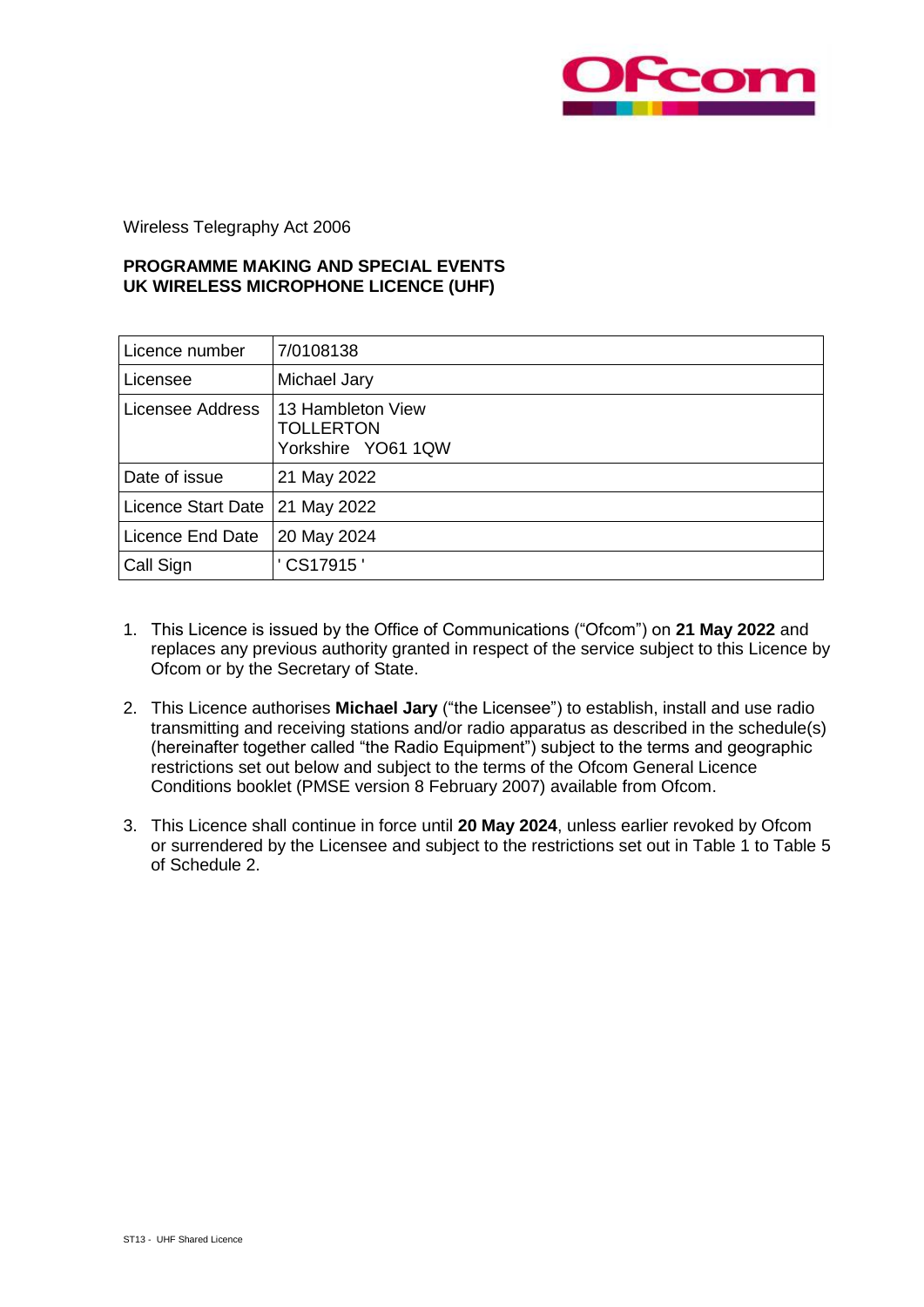

#### **PROGRAMME MAKING AND SPECIAL EVENTS UK WIRELESS MICROPHONE LICENCE**

#### **SCHEDULE 1 TO LICENCE NUMBER 7/0108138**

#### **DESCRIPTION OF RADIO EQUIPMENT COVERED BY THIS LICENCE**

This schedule forms part of Licence **7/0108138**, issued to **Michael Jary**, the Licensee, on **21 May 2022** and describes the Radio Equipment covered by the Licence and the purpose for which the Radio Equipment may be used.

#### **1. (a) The Radio Equipment may only be used:**

- (1) on such frequencies ("the Licensed Frequency"), shown in column 1 of Schedule 2 to the Licence in relation to the particular Radio Equipment;
- (2) at a bandwidth (if any) not exceeding that specified in column 2 of Schedule 2 in relation to the Licensed Frequency;
- (3) at a power not exceeding that specified in column 3 of Schedule 2 in relation to the Licensed Frequency;
- (4) with the emission characteristics (if any) described in column 4 of Schedule 2 in relation to the Licensed Frequency;
- (5) in accordance with the restrictions contained in column 5 of Schedule 2 in relation to the Licensed Frequency and, where airborne operation is permitted, at a height above ground level not greater than specified in that column;
- (6) with the signalling (if any) described in column 6 of Schedule 2 in relation to the Licensed Frequency;
- (7) at the location(s) or within the area(s) shown and in accordance with the restrictions contained in column 7 of Schedule 2 in relation to the Licensed Frequency.
- **(b) The Radio Equipment may not be used** to transmit from any aircraft (for the avoidance of doubt, this includes any helicopter, model aircraft or helicopter, or any other airborne object, whether powered or not and whether captive or not), except where specified in column 5 of Schedule 2 in relation to the Licensed Frequency, and such power, subject to such restrictions noted.

#### **2. Technical Performance Requirements**

The Radio Equipment shall at all times be installed, maintained and used in such a way that its use does not cause any undue interference with any authorised wireless telegraphy.

#### **3. Purpose of Use**

The Licensee shall use the Radio Equipment only:

- (a) for Programme Making; or
- (b) to enable those directly engaged in Programme Making to communicate with each other; or
- (c) to transmit the material produced in Programme Making to a receiving station of the Licensee; or to any receiving station owned and operated by a public telecommunications operator; or to a holder of a Programme Making and Special Events Licence issued under section 8 of the Wireless Telegraphy Act 2006; or to any other person approved by Ofcom; or
- (d) to send or receive verbal or non-verbal test messages in connection with sub-clauses (a), (b) or (c) above.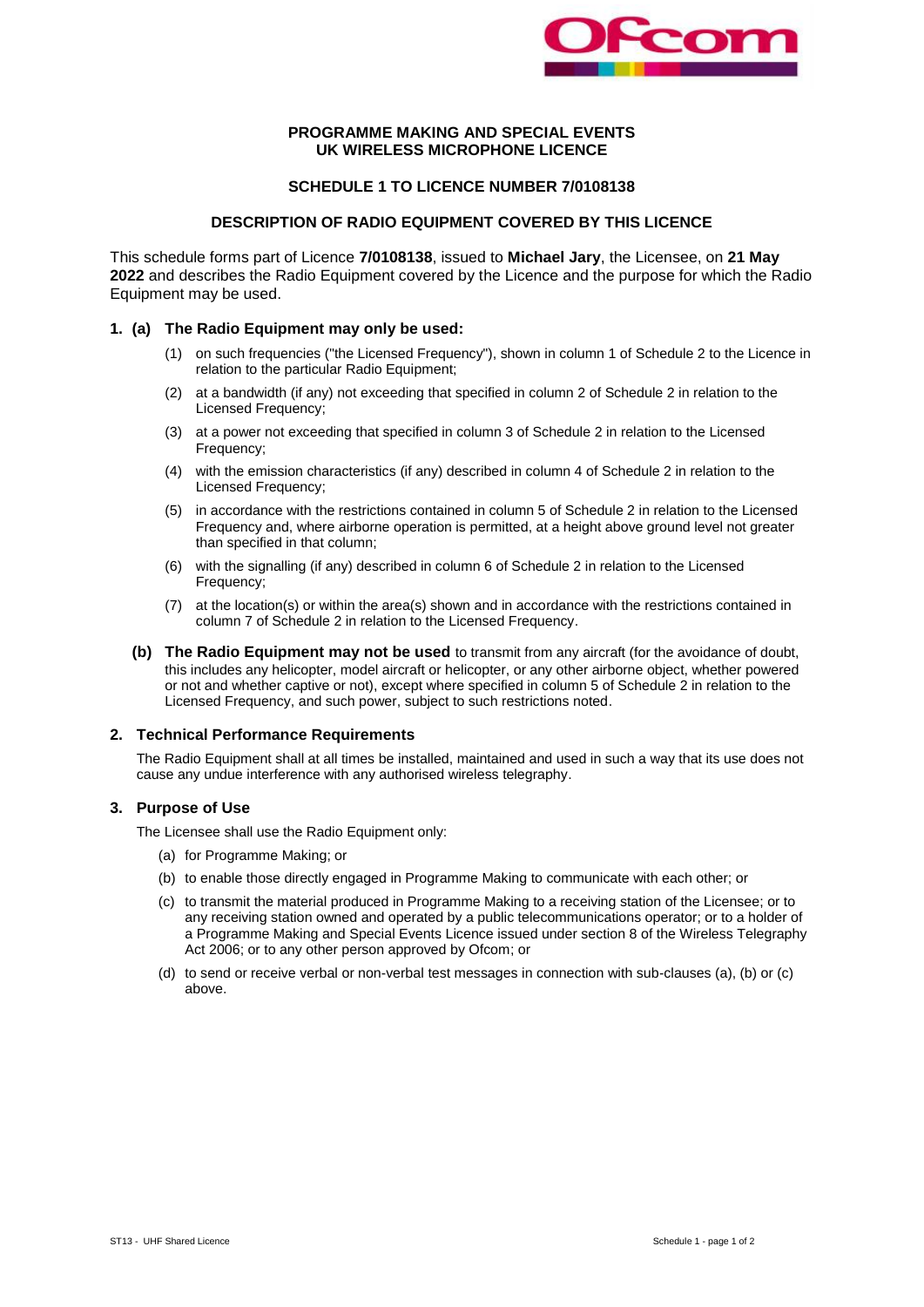

### **4. Users of the Radio Equipment**

The Licensee must ensure that the Radio Equipment is only used by persons who have been authorised in writing by the Licensee to do so and that such persons are made aware of, and comply with, the terms of this Licence, provided that

- (a) use of the Radio Equipment by such other persons is necessary for the purposes described in clause 3 above; and
- (b) such persons either –

(1) remain under the control or direction of the Licensee whilst operating the Radio Equipment,

 $or -$ 

(2) being customers of the Licensee who have occasionally hired the Radio Equipment, have been issued by the Licensee with a written permit which authorises use of the Radio Equipment subject to the terms, provisions and limitations in this Licence.

## **5. Call Sign**

Use of the Radio Equipment must whenever practicable be preceded and terminated by the following call sign: ' CS17915'

#### **6. Facilities**

The use of the following methods of voice privacy are permitted without specific authorisation, provided that no undue interference is caused to other authorised radio users:

- (i) frequency inversion;
- (ii) band inversion;
- (iii) band scrambling; and
- (iv) rolling code inversion.

#### **7. Conformity Assessment Requirements**

The Radio Equipment covered by this licence shall be subject to and comply with the appropriate Interface Requirement IR2038 ("IR") or, for equipment placed on the market before 8 April 2000, is required to be type approved in accordance with the appropriate published technical performance standards authorised at the date of installation of the Radio Equipment, subject to any modifications authorised by Ofcom.

#### **8. Interpretation**

In this Licence:

- (a) the expression "Programme Making" includes the making of a programme for broadcast, the making of a film, presentation, advertisement or audio or video tape, and the staging or performance of an entertainment, sporting or other public event;
- (b) the expression "Wireless Microphone" includes Low Power Audio Links including Radio Equipment intended for reception by a body-worn receiver;
- (c) the expression "occasionally hired" means a single period of use not exceeding 60 days and aggregate use during the period of this Licence not exceeding 90 days;
- (d) "IR" means the United Kingdom Radio Interface Requirement published by Ofcom in accordance with Article 4.1 of directive 1999/5/EC of the European Parliament and of the Council on the radio equipment and telecommunications terminal equipment (RTTE) and mutual recognition of their conformity. The Directive (O.J.No.L91) was implemented in the UK by the Radio Equipment and Telecommunications Terminal Equipment Regulations (S.I. 2000/730).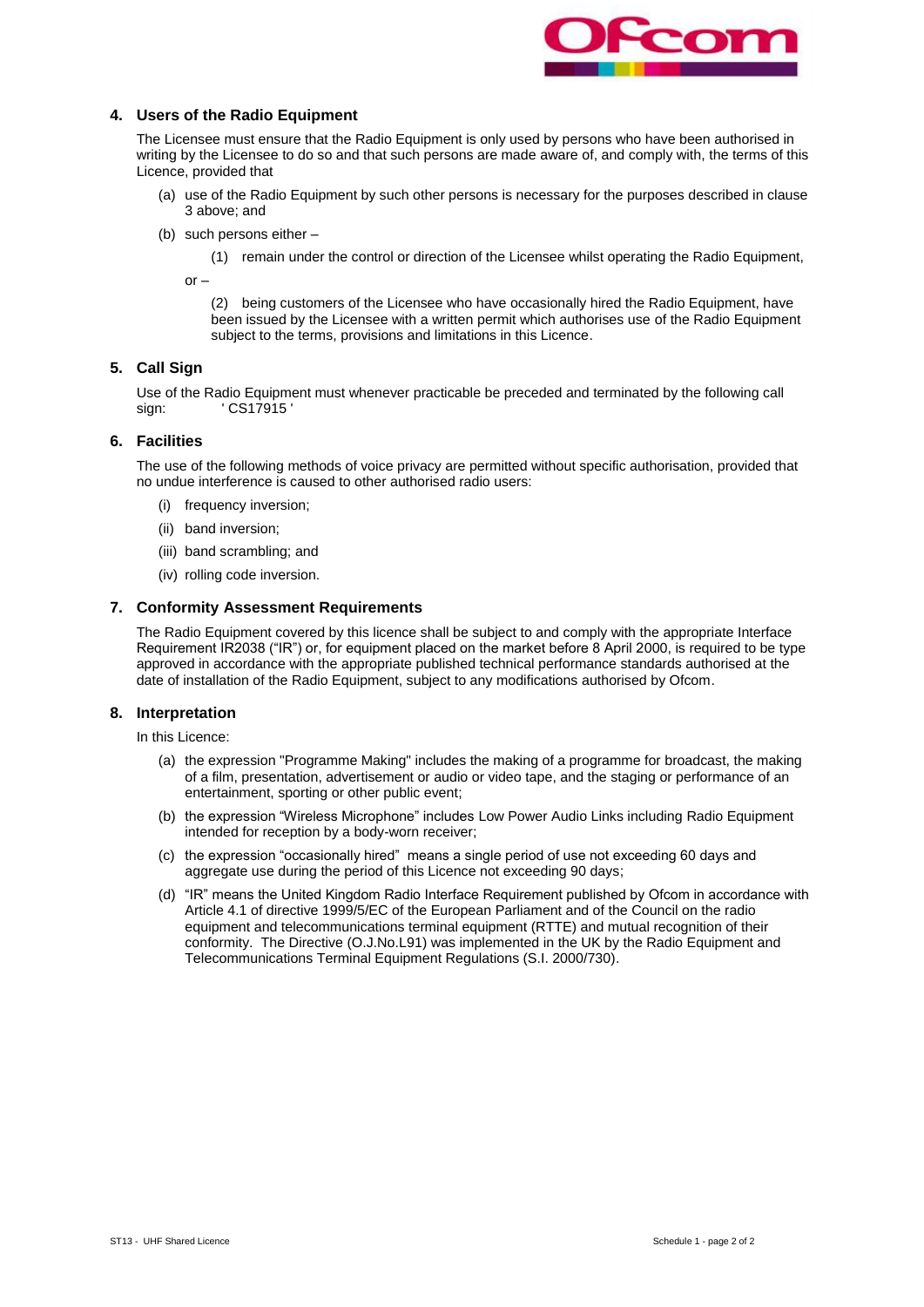

WIRELESS TELEGRAPHY ACT 2006

**UK WIRELESS MICROPHONE LICENCE**

SCHEDULE 2 TO THE LICENCE

Licensee: Michael Jary 13 Hambleton View TOLLERTON Yorkshire YO61 1QW

## **Technical conditions applicable to wireless audio PMSE in the band 606.5 – 613.5 MHz**

|         | Licence No: 7/0108138 Licence Start Date: 21 May 2022 Licence End Date: 20 May 2024<br>Date of issue: 21 May 2022 |               |                     |                         |                                              |            |                                                                                                                                                                                                                                                                    |  |  |  |
|---------|-------------------------------------------------------------------------------------------------------------------|---------------|---------------------|-------------------------|----------------------------------------------|------------|--------------------------------------------------------------------------------------------------------------------------------------------------------------------------------------------------------------------------------------------------------------------|--|--|--|
| Column: |                                                                                                                   |               | 3                   | 4                       | 5                                            | 6          |                                                                                                                                                                                                                                                                    |  |  |  |
|         | Licensed<br>Frequencies                                                                                           | Band<br>width | Max<br>Power<br>ERP | Class<br>of<br>Emission | Internal<br>External<br>Airborne<br>@ ft.agl | Signalling | Licensed Area and other Restrictions                                                                                                                                                                                                                               |  |  |  |
|         | 606.500 - 613.500<br>MHz<br>("Channel 38")                                                                        | 200k0         | $10 \text{ mW}$     |                         | Internal<br>External                         |            | United Kingdom.<br>Any frequency within (and including) the specified centre-frequency limits may be used.<br>These frequencies are SHARED with other licensed users<br>WITHOUT PRIORITY.<br>Maximum power may be increased to 50 mW for body-worn equipment only. |  |  |  |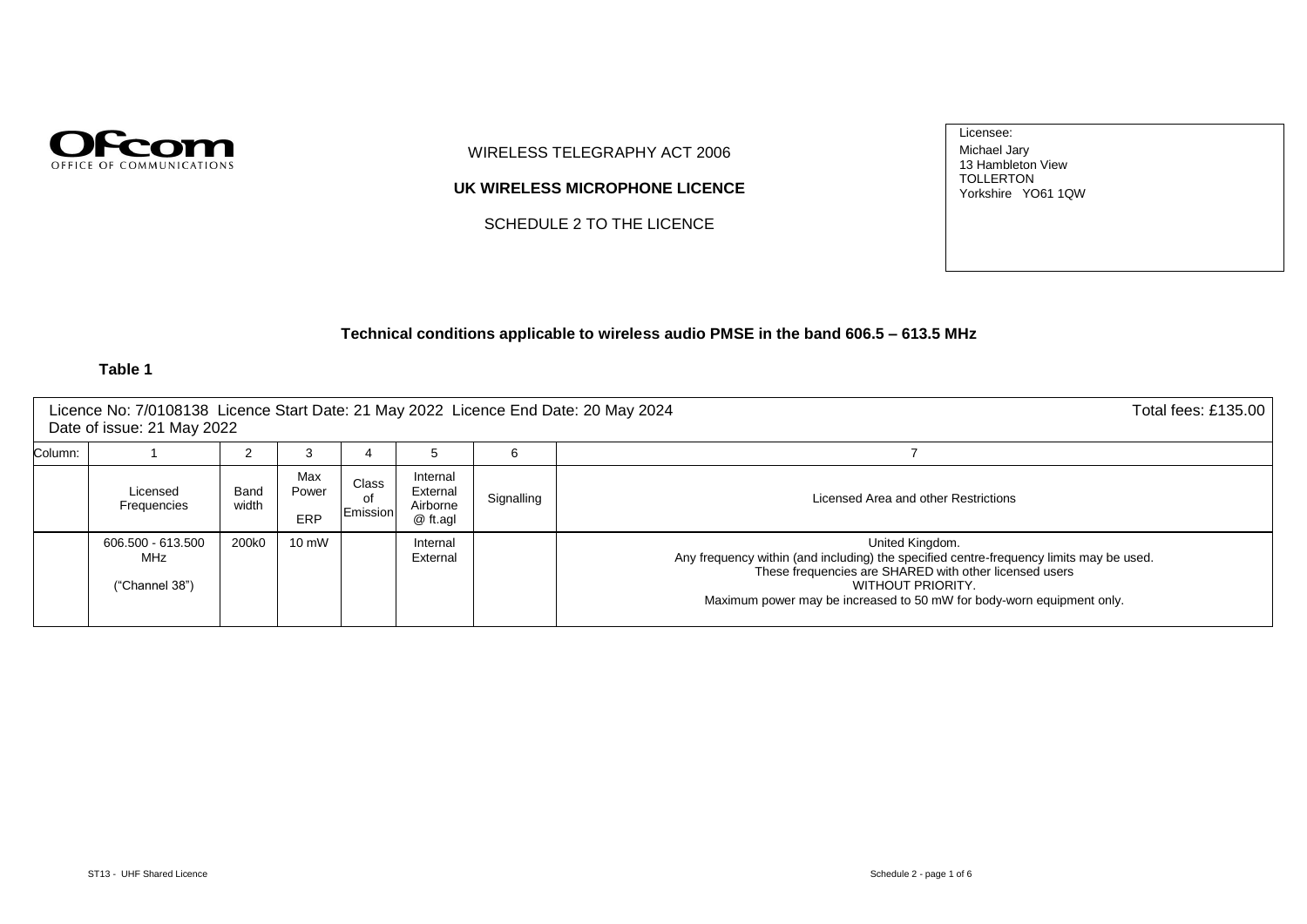## **Technical conditions applicable to wireless audio PMSE in the band 823 – 832 MHz**

| Licence No: 7/0108138 Licence Start Date: 21 May 2022 Licence End Date: 20 May 2024<br>Total fees: £135.00  <br>Date of issue: 21 May 2022 |                                                                                                                                                    |  |  |                                                                                                                                                                                                                                                |            |                                                                                                                                                                                                                                                                                      |  |
|--------------------------------------------------------------------------------------------------------------------------------------------|----------------------------------------------------------------------------------------------------------------------------------------------------|--|--|------------------------------------------------------------------------------------------------------------------------------------------------------------------------------------------------------------------------------------------------|------------|--------------------------------------------------------------------------------------------------------------------------------------------------------------------------------------------------------------------------------------------------------------------------------------|--|
| Column:<br>6<br>2<br>3<br>5<br>4                                                                                                           |                                                                                                                                                    |  |  |                                                                                                                                                                                                                                                |            |                                                                                                                                                                                                                                                                                      |  |
|                                                                                                                                            | Max<br>Internal<br>Class<br>Band<br>Licensed<br>Power<br>External<br>0f<br>Airborne<br>width<br>Frequencies<br>Emission<br><b>EIRP</b><br>@ ft.agl |  |  |                                                                                                                                                                                                                                                | Signalling | Licensed Area and other Restrictions                                                                                                                                                                                                                                                 |  |
|                                                                                                                                            | 823 - 826 MHz<br>13 dBm<br>Internal<br>External<br>$826 - 832$ MHz<br>20 dBm<br>Internal<br>External                                               |  |  |                                                                                                                                                                                                                                                |            | United Kingdom.<br>Any frequency within (and including) the specified centre-frequency limits may be used.<br>These frequencies are SHARED with other licensed users<br>WITHOUT PRIORITY.<br>20 dBm restricted to body worn equipment.<br>Out of block emissions apply – see Table 5 |  |
|                                                                                                                                            |                                                                                                                                                    |  |  | United Kingdom.<br>Any frequency within (and including) the specified centre-frequency limits may be used.<br>These frequencies are SHARED with other licensed users<br><b>WITHOUT PRIORITY.</b><br>Out of block emissions apply – see Table 5 |            |                                                                                                                                                                                                                                                                                      |  |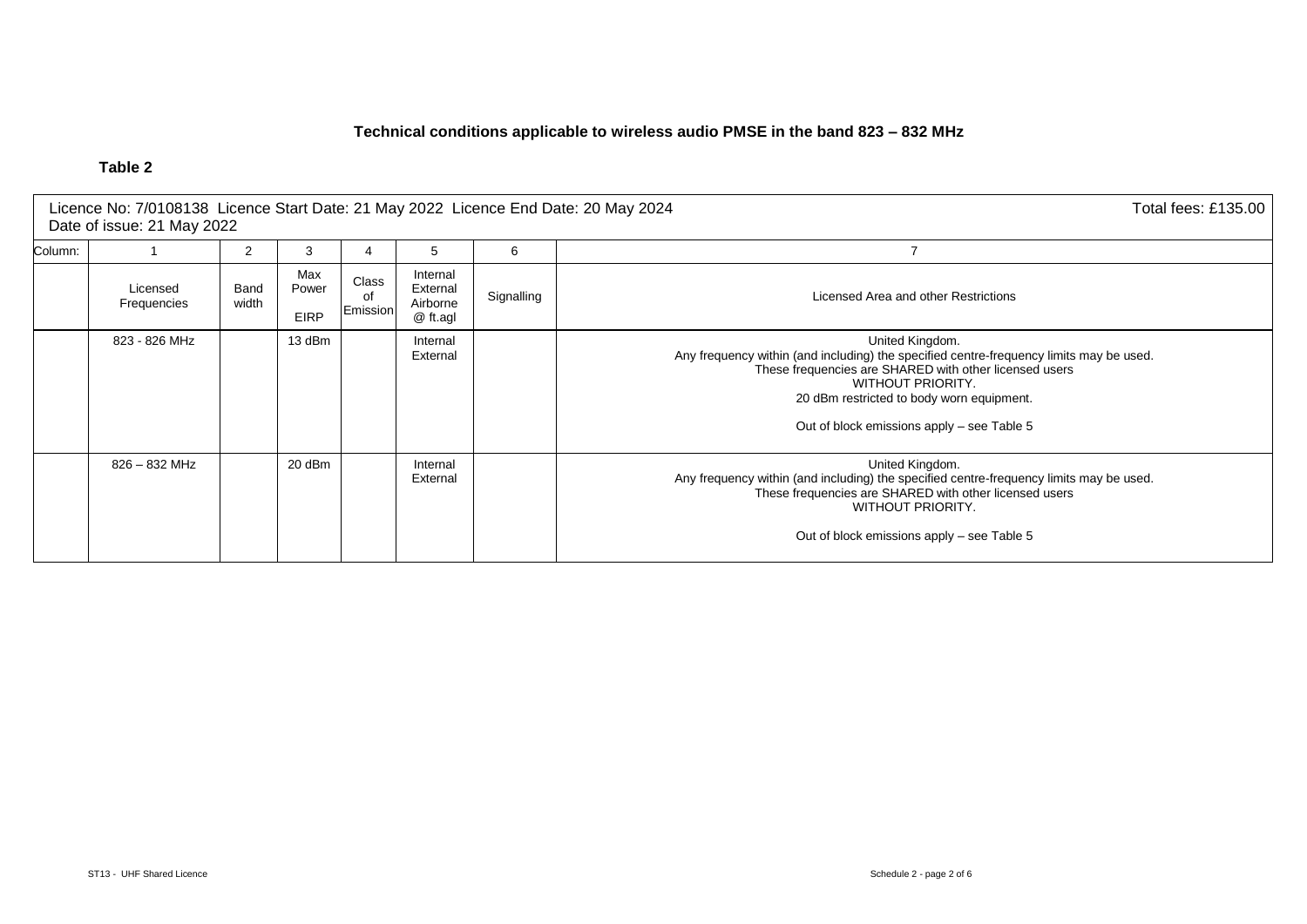## **Technical conditions applicable to wireless audio PMSE in the band 1785 – 1805 MHz for handheld equipment**

|         | Licence No: 7/0108138 Licence Start Date: 21 May 2022 Licence End Date: 20 May 2024<br>Total fees: £135.00<br>Date of issue: 21 May 2022 |                |                             |                         |                                              |            |                                                                                                                                                                                                                                                                                                                                                                                                                                                                                        |  |  |
|---------|------------------------------------------------------------------------------------------------------------------------------------------|----------------|-----------------------------|-------------------------|----------------------------------------------|------------|----------------------------------------------------------------------------------------------------------------------------------------------------------------------------------------------------------------------------------------------------------------------------------------------------------------------------------------------------------------------------------------------------------------------------------------------------------------------------------------|--|--|
| Column: |                                                                                                                                          | $\overline{2}$ | 3                           | 4                       | 5                                            | 6          | $\overline{7}$                                                                                                                                                                                                                                                                                                                                                                                                                                                                         |  |  |
|         | Licensed<br>Frequencies                                                                                                                  | Band<br>width  | Max<br>Power<br><b>EIRP</b> | Class<br>of<br>Emission | Internal<br>External<br>Airborne<br>@ ft.agl | Signalling | Licensed Area and other Restrictions                                                                                                                                                                                                                                                                                                                                                                                                                                                   |  |  |
|         | 1785 - 1785.2 MHz                                                                                                                        | 200 kHz        | 4 dBm                       |                         | Internal<br>External                         |            | Not available in Northern Ireland<br>Any frequency within (and including) the specified centre-frequency limits may be used.<br>These frequencies are SHARED with other licensed users<br><b>WITHOUT PRIORITY.</b><br>Out of block emissions apply – see Table 5                                                                                                                                                                                                                       |  |  |
|         | 1785.2 - 1803.6 MHz                                                                                                                      |                | 13 dBm                      |                         | Internal<br>External                         |            | Not available in Northern Ireland<br>1800-1805 MHz not available within 10 km of<br>Oakhanger, (SU 776 357), Colerne (ST 808 717) and Menwith Hill (SE 210 560)<br>Any frequency within (and including) the specified centre-frequency limits may be used.<br>These frequencies are SHARED with other licensed users<br><b>WITHOUT PRIORITY.</b><br>Out of block emissions apply – see Table 5                                                                                         |  |  |
|         | 1803.6 - 1804.8 MHz                                                                                                                      | 200 kHz        | $10$ dBm                    |                         | Internal<br>External                         |            | Not available in Northern Ireland<br>1800-1805 MHz not available within 10 km of<br>Oakhanger, (SU 776 357), Colerne (ST 808 717) and Menwith Hill (SE 210 560)<br>Any frequency within (and including) the specified centre-frequency limits may be used.<br>These frequencies are SHARED with other licensed users<br><b>WITHOUT PRIORITY.</b><br>For channel bandwidths greater than 200 kHz a limit of 13 dBm/channel (EIRP) applies<br>Out of block emissions apply – see Table 5 |  |  |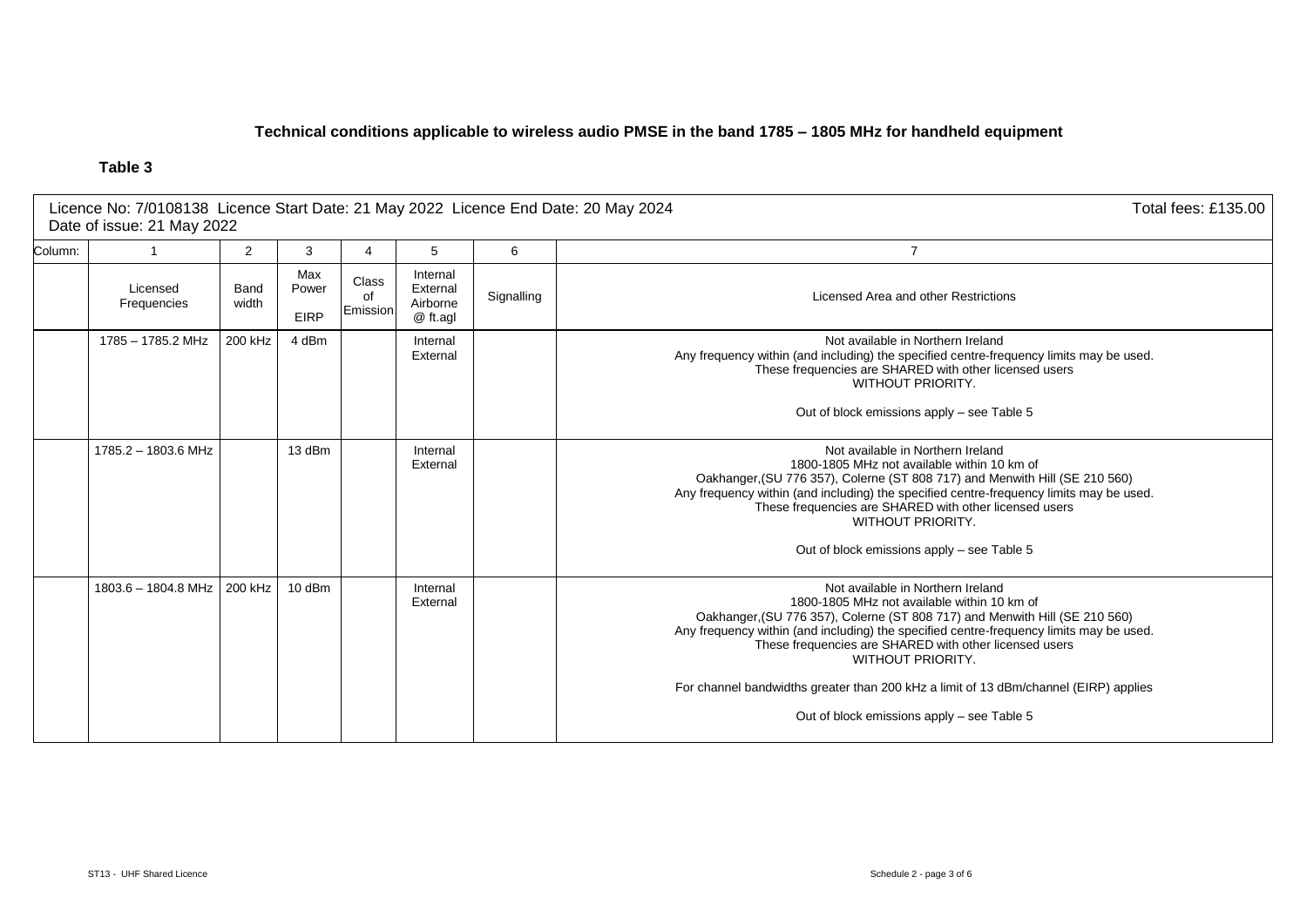|                                                                                                                                                                         | Licence No: 7/0108138 Licence Start Date: 21 May 2022 Licence End Date: 20 May 2024<br>Total fees: £135.00<br>Date of issue: 21 May 2022 |         |           |                                      |                      |   |                                                                                                                                                                                                                                                                                                                                                                                                |  |
|-------------------------------------------------------------------------------------------------------------------------------------------------------------------------|------------------------------------------------------------------------------------------------------------------------------------------|---------|-----------|--------------------------------------|----------------------|---|------------------------------------------------------------------------------------------------------------------------------------------------------------------------------------------------------------------------------------------------------------------------------------------------------------------------------------------------------------------------------------------------|--|
| Column:                                                                                                                                                                 |                                                                                                                                          |         | 3         |                                      | 5                    | 6 |                                                                                                                                                                                                                                                                                                                                                                                                |  |
| Max<br>Internal<br><b>Class</b><br>Power<br>External<br>Licensed<br>Band<br>Signalling<br>οf<br>width<br>Airborne<br>Frequencies<br>Emission<br><b>EIRP</b><br>@ ft.agl |                                                                                                                                          |         |           | Licensed Area and other Restrictions |                      |   |                                                                                                                                                                                                                                                                                                                                                                                                |  |
|                                                                                                                                                                         | 1804.8 - 1805 MHz                                                                                                                        | 200 kHz | $-14$ dBm |                                      | Internal<br>External |   | Not available in Northern Ireland<br>1800-1805 MHz not available within 10 km of<br>Oakhanger, (SU 776 357), Colerne (ST 808 717) and Menwith Hill (SE 210 560)<br>Any frequency within (and including) the specified centre-frequency limits may be used.<br>These frequencies are SHARED with other licensed users<br><b>WITHOUT PRIORITY.</b><br>Out of block emissions apply – see Table 5 |  |

# **Technical conditions applicable to wireless audio PMSE in the band 1785 – 1805 MHz (for body-worn equipment)**

| Total fees: £135.00<br>Licence No: 7/0108138 Licence Start Date: 21 May 2022 Licence End Date: 20 May 2024<br>Date of issue: 21 May 2022 |                         |               |                             |                         |                                              |            |                                                                                                                                                                                                                                                                                                                                                                                                |
|------------------------------------------------------------------------------------------------------------------------------------------|-------------------------|---------------|-----------------------------|-------------------------|----------------------------------------------|------------|------------------------------------------------------------------------------------------------------------------------------------------------------------------------------------------------------------------------------------------------------------------------------------------------------------------------------------------------------------------------------------------------|
| Column:                                                                                                                                  |                         | 2             | 3                           |                         | 5                                            | 6          |                                                                                                                                                                                                                                                                                                                                                                                                |
|                                                                                                                                          | Licensed<br>Frequencies | Band<br>width | Max<br>Power<br><b>EIRP</b> | Class<br>of<br>Emission | Internal<br>External<br>Airborne<br>@ ft.agl | Signalling | Licensed Area and other Restrictions                                                                                                                                                                                                                                                                                                                                                           |
|                                                                                                                                          | 1785 - 1804.8 MHz       |               | 17 dBm                      |                         | Internal<br>External                         |            | Not available in Northern Ireland<br>1800-1805 MHz not available within 10 km of<br>Oakhanger, (SU 776 357), Colerne (ST 808 717) and Menwith Hill (SE 210 560)<br>Any frequency within (and including) the specified centre-frequency limits may be used.<br>These frequencies are SHARED with other licensed users<br><b>WITHOUT PRIORITY.</b><br>Out of block emissions apply – see Table 5 |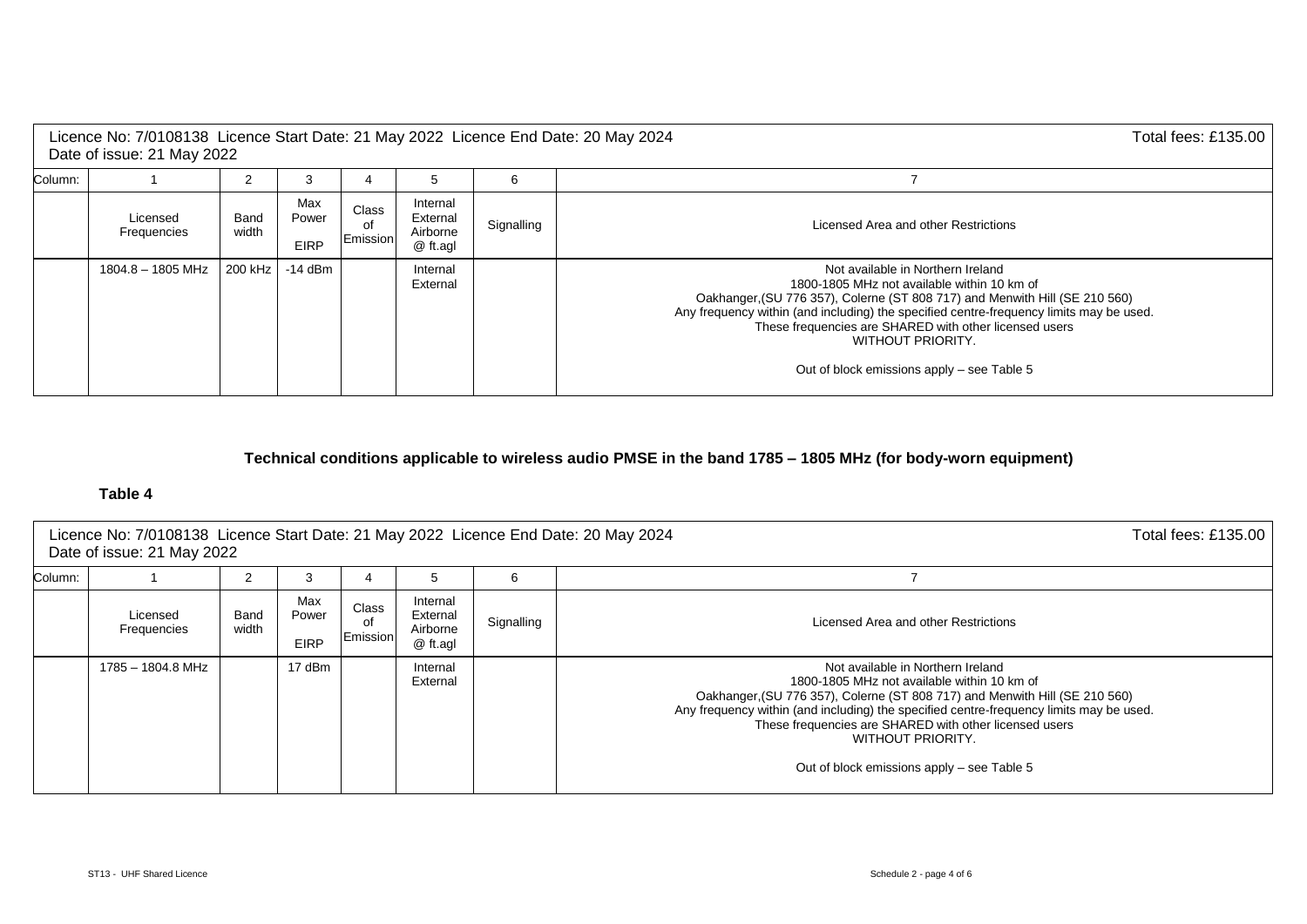| Licence No: 7/0108138 Licence Start Date: 21 May 2022 Licence End Date: 20 May 2024<br>Total fees: £135.00  <br>Date of issue: 21 May 2022 |                         |               |                             |                         |                                              |            |                                                                                                                                                                                                                                                                                                                                                                                                |  |  |
|--------------------------------------------------------------------------------------------------------------------------------------------|-------------------------|---------------|-----------------------------|-------------------------|----------------------------------------------|------------|------------------------------------------------------------------------------------------------------------------------------------------------------------------------------------------------------------------------------------------------------------------------------------------------------------------------------------------------------------------------------------------------|--|--|
| Column:                                                                                                                                    |                         |               |                             |                         |                                              |            |                                                                                                                                                                                                                                                                                                                                                                                                |  |  |
|                                                                                                                                            | Licensed<br>Frequencies | Band<br>width | Max<br>Power<br><b>EIRP</b> | Class<br>0f<br>Emission | Internal<br>External<br>Airborne<br>@ ft.agl | Signalling | Licensed Area and other Restrictions                                                                                                                                                                                                                                                                                                                                                           |  |  |
|                                                                                                                                            | 1804.8 - 1805 MHz       | 200 kHz       | 0 dBm                       |                         | Internal<br>External                         |            | Not available in Northern Ireland<br>1800-1805 MHz not available within 10 km of<br>Oakhanger, (SU 776 357), Colerne (ST 808 717) and Menwith Hill (SE 210 560)<br>Any frequency within (and including) the specified centre-frequency limits may be used.<br>These frequencies are SHARED with other licensed users<br><b>WITHOUT PRIORITY.</b><br>Out of block emissions apply – see Table 5 |  |  |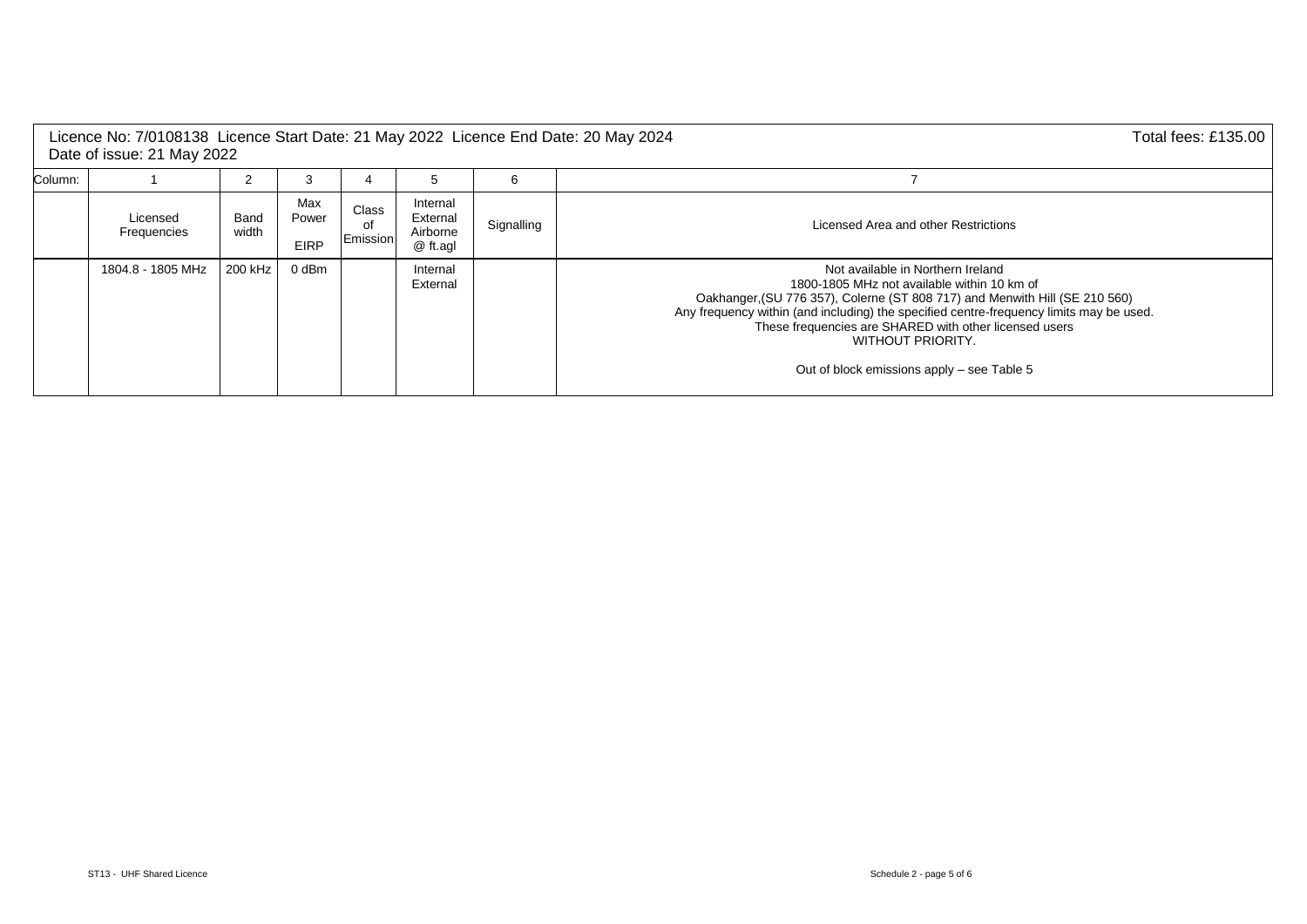## **Permissible Out of Block Emissions**

## **Table 5**

| Permissible out of block limits                         |                                                             |  |  |  |  |  |  |
|---------------------------------------------------------|-------------------------------------------------------------|--|--|--|--|--|--|
| Frequency band 823 - 832 MHz                            | Out-of-block equivalent isotropically radiated power (EIRP) |  |  |  |  |  |  |
| $< 821$ MHz                                             | $-43$ dBm/(5 MHz)                                           |  |  |  |  |  |  |
| $>832$ MHz                                              | $-25$ dBm/(5 MHz)                                           |  |  |  |  |  |  |
| Frequency band 1785 - 1805 MHz<br>for handheld devices  |                                                             |  |  |  |  |  |  |
| $<$ 1785 MHz                                            | -17 dBm/(200 kHz)                                           |  |  |  |  |  |  |
| >1805 MHz                                               | -37 dBm/(200 kHz)                                           |  |  |  |  |  |  |
| Frequency band 1785 - 1805 MHz<br>for body-worn devices |                                                             |  |  |  |  |  |  |
| $<$ 1785 MHz                                            | -17 dBm/(200 kHz)                                           |  |  |  |  |  |  |
| >1805 MHz                                               | -23 dBm/(200 kHz)                                           |  |  |  |  |  |  |

\*\* ENDS \*\*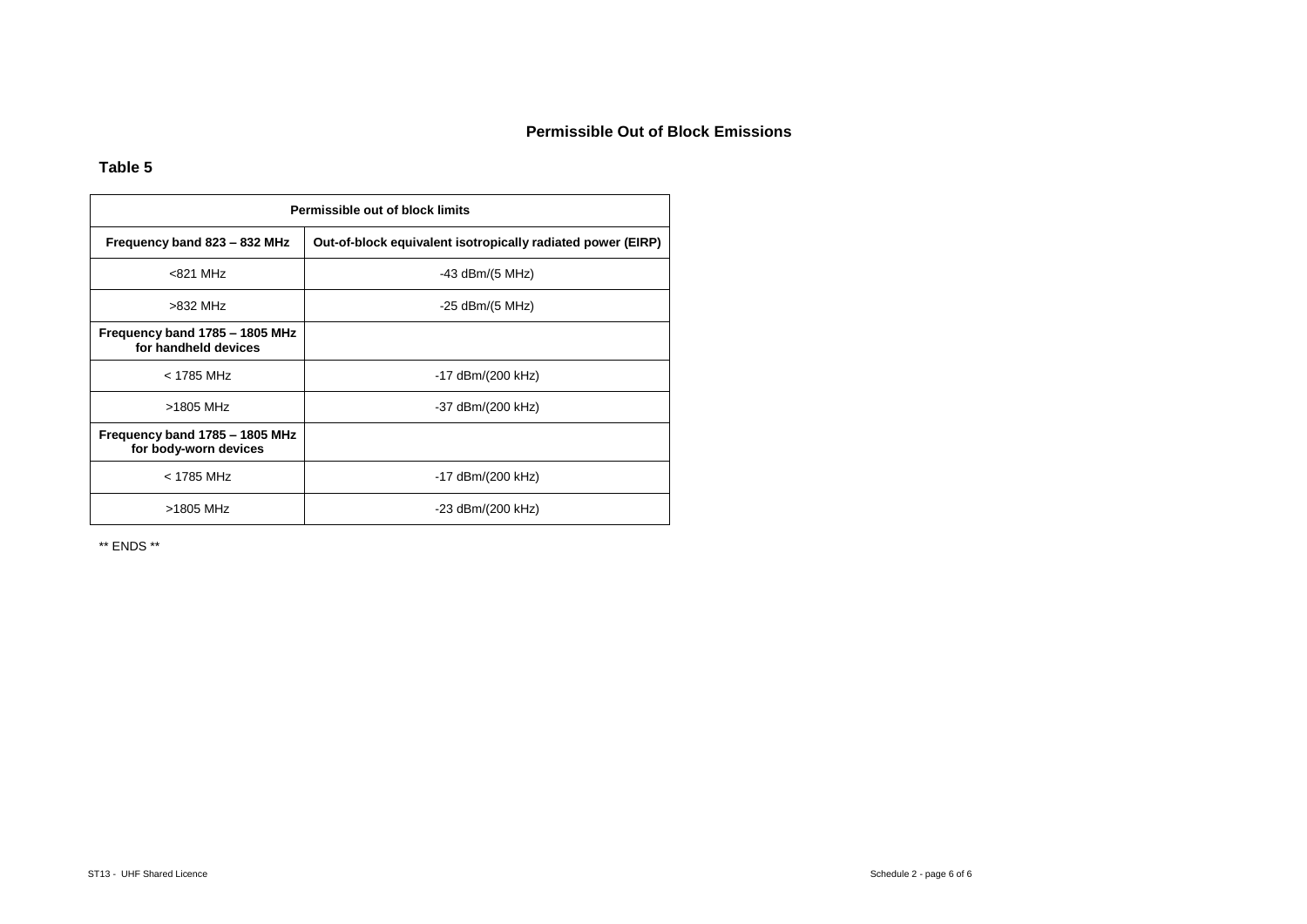Please also see the **General Licence [Conditions](https://pmse.ofcom.org.uk/pmse/docs/pmse_general_licence_conditions.pdf) Booklet**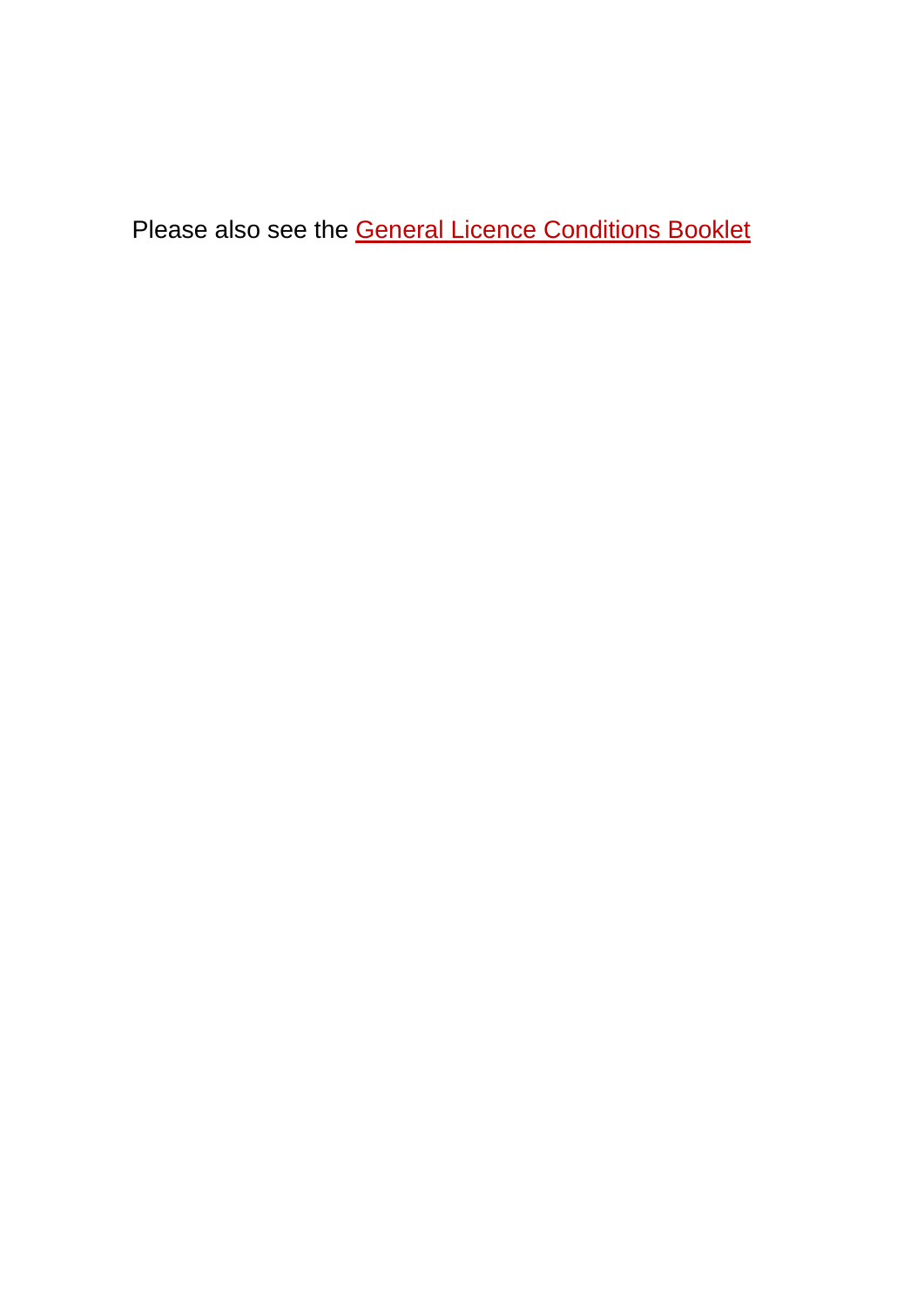# **HIRING OUT OR LOANING YOUR LICENSED WIRELESS MICROPHONES -**

# **GUIDE TO THE USE OF THE "PERMIT TO USE" FORM**

You may hire out or loan wireless microphones for limited periods on the frequencies stated on your current UK Wireless Microphone licence. The users will be covered under the terms and conditions of your current UK Wireless Microphone licence provided that written authority (a "Permit to Use") from you accompanies the wireless microphones.

This model form consists of two pages. Page 1 differs between VHF and UHF wireless microphone frequencies and you should ensure that the correct version is used (examine the top line of the title for "VHF" or "UHF").

You should complete the "Supplier's Details" section on page 1 with your address and licence details.

For each hiring or loan you should –

(a) complete the "User's Details" and the "Operational Details" on page 1. You should keep a file copy of the completed page 1 and issue a copy of both pages to the user (we recommend that you copy page 2, Conditions of Use, onto the back of page 1 for the user); and

(b) draw the user's attention to the Conditions of Use on page 2 and the operational restrictions under "Operational Details" on page 1.

Please contact us if you have any questions about licensing your wireless microphones.

Ofcom PMSE Riverside House 2a Southwark Bridge Road London SE1 9HA

Phone: 020 7981 3803 E-mail: pmse@ofcom.org.uk Web site: **www.ofcom.org.uk**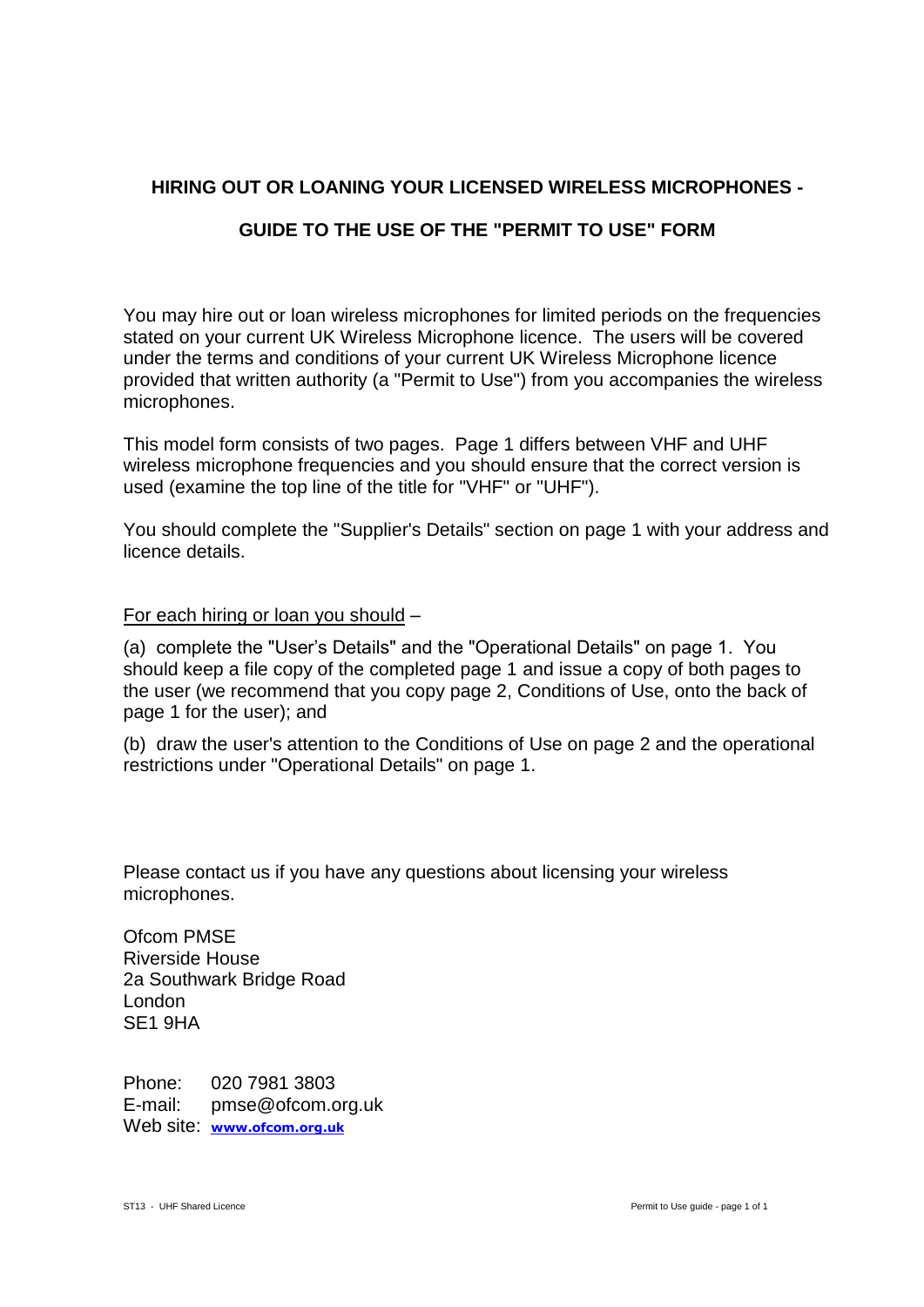# PERMIT TO USE UHF WIRELESS MICROPHONES LICENSED UNDER THE WIRELESS TELEGRAPHY ACT 2006

- The completed permit (pages 1 & 2) should be issued to the user who must be able to produce it at all times.
- A copy of each issued permit should be kept by the supplier of the equipment (the licensee).

# **SUPPLIER'S (LICENSEE'S) DETAILS**

| Licence Number                    |
|-----------------------------------|
| 7/0108138                         |
| Licence Start Date<br>21 May 2022 |
| Licence End Date                  |
| 20 May 2024                       |
|                                   |
|                                   |

## **USER'S DETAILS**

| Name         |                                                  |
|--------------|--------------------------------------------------|
| Address      |                                                  |
|              | <b>PLEASE SEE</b><br><b>OVERLEAF &amp; BELOW</b> |
| Postcode     | <b>FOR CONDITIONS OF</b><br><b>USE</b>           |
| Telephone    |                                                  |
| Contact name |                                                  |

## **OPERATIONAL DETAILS**

| Location at which equipment can be used                                                                                                                        | Period<br>Ωf                                                  | From                                                                                                                                                                                       |                 |  |  |
|----------------------------------------------------------------------------------------------------------------------------------------------------------------|---------------------------------------------------------------|--------------------------------------------------------------------------------------------------------------------------------------------------------------------------------------------|-----------------|--|--|
|                                                                                                                                                                | Use                                                           | Τo                                                                                                                                                                                         |                 |  |  |
| The frequencies below are the only frequencies which may be used under the terms of this permit.<br>and are SHARED with other licensed users WITHOUT PRIORITY. | These frequencies are available throughout the United Kingdom |                                                                                                                                                                                            |                 |  |  |
| <b>Frequency Band</b>                                                                                                                                          | Power limits (see note 4)                                     |                                                                                                                                                                                            | <b>Comments</b> |  |  |
| 606.500 - 613.500 MHz                                                                                                                                          | 10 mW ERP handheld or<br>50 mW ERP body worn                  |                                                                                                                                                                                            |                 |  |  |
| $823 - 826$ MHz                                                                                                                                                | 13 dBm EIRP handheld or<br>20 dBm EIRP body worn              |                                                                                                                                                                                            |                 |  |  |
| $826 - 832$ MHz                                                                                                                                                | 20 dBm EIRP                                                   |                                                                                                                                                                                            |                 |  |  |
| 1785 - 1785.2 MHz                                                                                                                                              | 4 dBm/200 kHz EIRP                                            | For hand held equipment<br>Not available in Northern Ireland                                                                                                                               |                 |  |  |
| 1785.2 - 1803.6 MHz                                                                                                                                            | 13 dBm EIRP                                                   |                                                                                                                                                                                            |                 |  |  |
| 1803.6 - 1804.8 MHz                                                                                                                                            | 10 dBm/200 kHz or<br>13 dBm/channel EIRP                      | 1800-1805 MHz not available within<br>10 km of Oakhanger, (SU776357),<br>Colerne (ST808717) and Menwith Hill                                                                               |                 |  |  |
| $1804.8 - 1805$ MHz                                                                                                                                            | $-14$ dBm/200 kHz EIRP                                        | (SE210560)                                                                                                                                                                                 |                 |  |  |
| $1785 - 1804.8$ MHz                                                                                                                                            | 17 dBm                                                        | For body worn equipment<br>Not available in Northern Ireland<br>1800-1805 MHz not available within<br>10 km of Oakhanger, (SU776357),<br>Colerne (ST808717) and Menwith Hill<br>(SE210560) |                 |  |  |
| 1804.8 - 1805 MHz                                                                                                                                              | $0$ dBm                                                       |                                                                                                                                                                                            |                 |  |  |